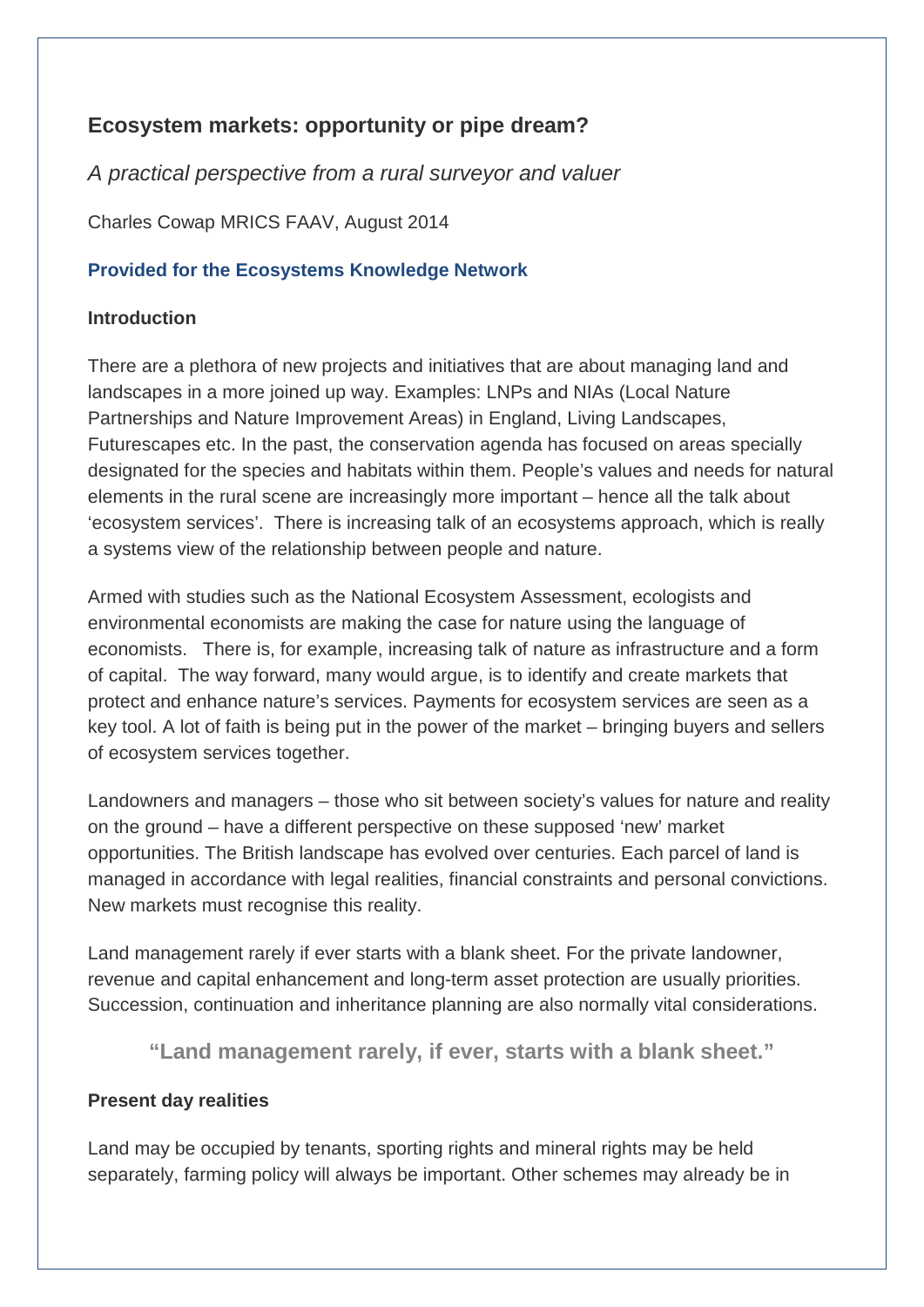place, for example Higher Level Stewardship, Entry Level or older schemes (even forestry dedication covenants). The policy and regulatory environment for land rarely stands still for long either. An example is the emergence of the new Rural Development programme following the latest CAP (Common Agricultural Policy) Reforms. Many important concerns might include:

- Supply contracts to consider
- Continuation and succession.
- Water abstraction rights particularly with the increasing emphasis on this vital resource for farmers and growers, and the likelihood of more active management and restriction of access to water by the Environment Agency in the near future.
- Agricultural productivity, animal health and welfare, tenants and other rights holders.
- Other diversification opportunities.

Asset values and return on capital will also be one of the uppermost considerations. For example few rural estates earn a revenue return of any more than 2% a year. In this situation, Agricultural Property Relief and Business Property Relief from Inheritance Tax become an obsessive worry. Failure to qualify will mean that upwards of 20 years' profits will be needed to pay the bill. If a landowner signs up to one of the new initiatives will he still count as a 'farmer' for these purposes? An error here could be very costly indeed – and with rapidly growing farmland and forestry prices the cost is only likely to climb steeply.

There are now many quoted examples of Payments for Ecosystem Service (PES) Schemes but many of those within the UK rely entirely on public funding. Internationally however, there are a number of straight commercial schemes such as New York's water supply and Vittel's water source. We are seeing the fledgling development of similar schemes for water and carbon in the UK.

# **What landowners need to know**

- 1. **How secure will payments for schemes like Payments for ecosystem services be?**  Who is best placed to advise farmers and land managers on the evaluation of this risk?
- 2. **Will participation lead to the danger of a subsequent nature conservation designation** because, for example, we have inadvertently created a SSSI (Site of Special Scientific Interest)? This concern can be exacerbated by the mishmash of schemes which are now used to achieve these outcomes. For example Water Level Management Plans in the Somerset Levels work to a timescale of 100 years, whereas the main mechanism for their implementation is Higher Level Stewardship and the like with timescales of no more than 10 years. Again, where will farmers and land managers source sound independent advice on these key questions?